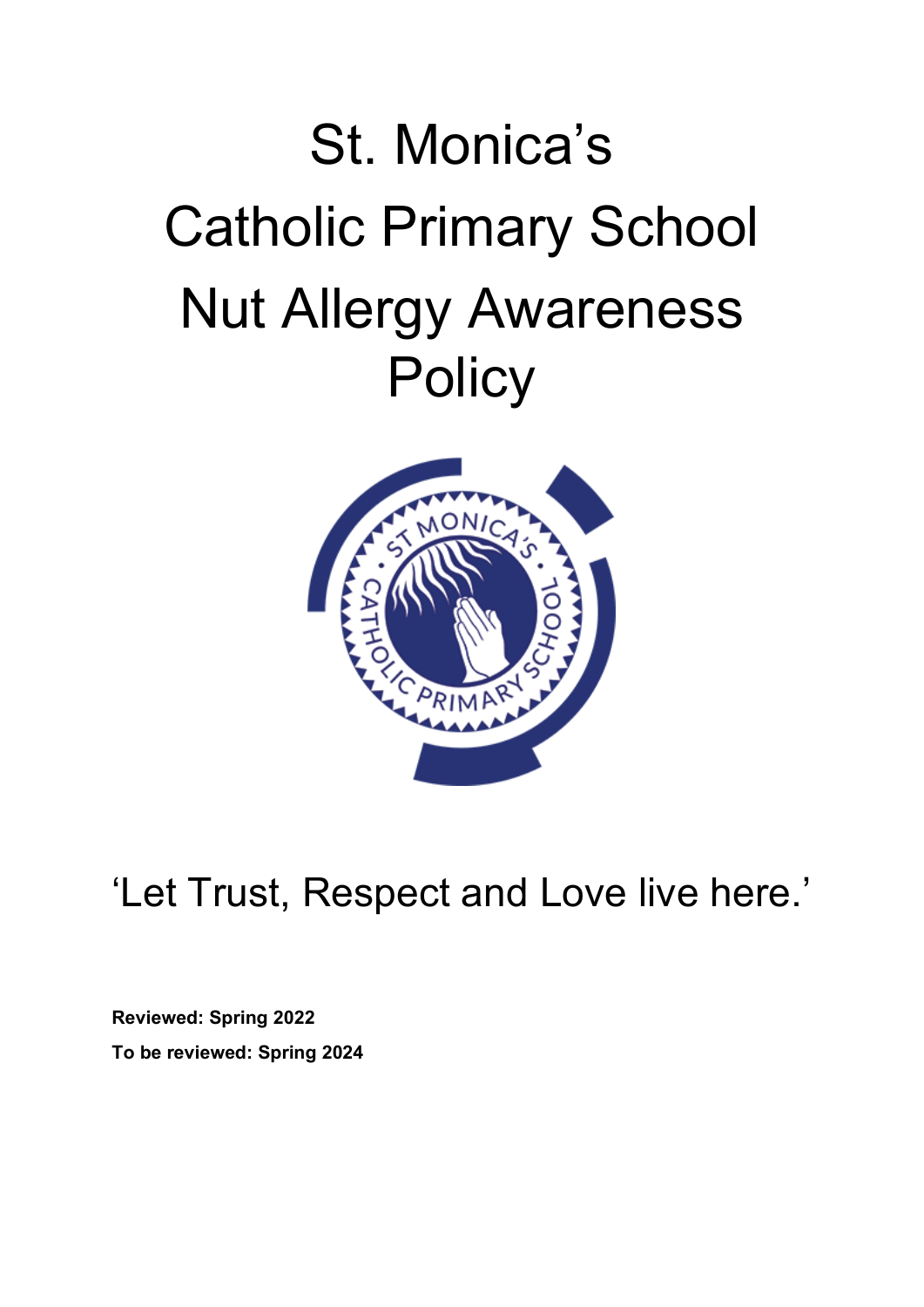# **Nut Allergy Awareness Policy**

## **Purpose**

The purpose of this policy is to

- Raise awareness about allergies to all our school community
- Ensure we provide a safe learning environment for all

• Give assurance to those children/families with severe allergies that we take the management of these seriously.

#### **Aim**

We are not a nut-free school but we aim to be as nut-free as we can. It is impossible to provide an absolute guarantee that no nuts will be brought onto the premises but we will strive to minimise this as much as we can. This is in line with guidance from the Anaphylaxis Campaign<https://www.anaphylaxis.org.uk/>

### **Management**

We ask that all members of the school community manage the day to day application of this policy in the following ways:

• Parents and carers are requested NOT to send food to school that contains nuts. This includes all types of nuts, peanut butter, Nutella, cereal/chocolate bars, satay sauces and any other food containing nuts.

• Staff will be alert to any obvious signs of nuts being brought in but they will not inspect all food brought into school.

• If any nuts are found, they will be bagged up and sent home and this child will be asked to eat lunch away from other children and wash their hands before going out to play.

- Children will be asked NOT to share food.
- Children will be encouraged to wash hands before and after eating.
- Some staff are trained in understanding and dealing with Anaphylaxis (severe allergic reactions) and will use this training as the need arises.

• The school dinner providers will ensure all food provided is nut-free.

## **Promotion**

The policy will be promoted by:

- A copy of this policy being made available to all parents and carers.
- Staff being informed and provided with training opportunities, including regarding schools visitors, trips and visits.
- Children being informed via teachers and support staff.